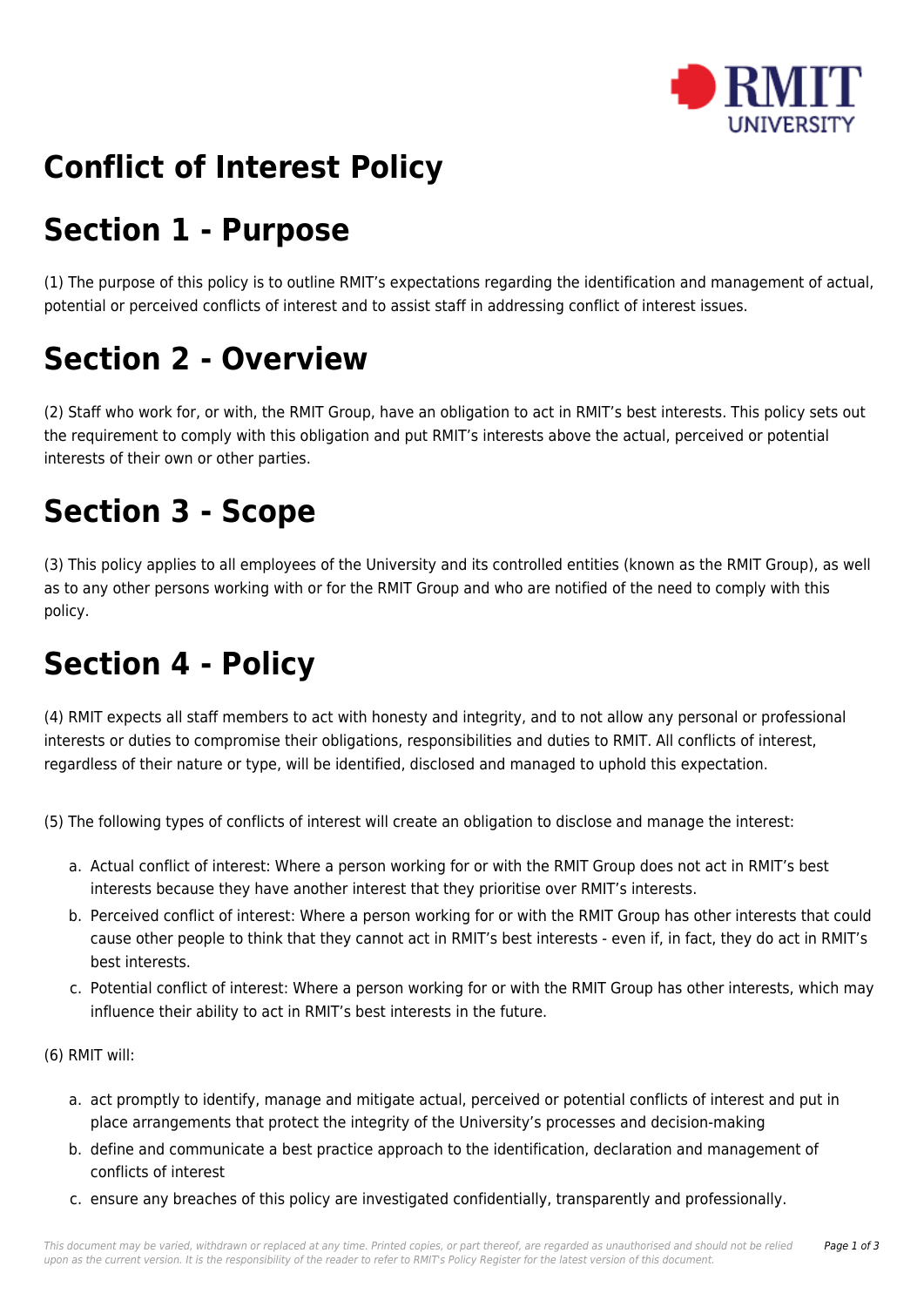## **Section 5 - Responsibilities**

(7) All staff who work for, or with, the RMIT Group:

- a. have a duty to act in RMIT's best interests;
- b. are responsible for considering and identifying actual, perceived or potential conflicts of interest;
- c. must declare any situations that give rise to an actual, perceived or potential conflict of interest; and
- d. must take appropriate steps to adequately manage the declared actual, perceived or potential conflict of interest; or
- e. must withdraw from the situation which gives rise to the conflict of interest if directed to by a manager or supervisor.

(8) Managers and supervisors are responsible for the management of actual, perceived or potential conflicts of interest and must refer to the [Conflict of Interest Declaration and Management Procedure.](https://policies.rmit.edu.au/document/view.php?id=90)

(9) The Executive Director, Property and Campus Operations is responsible for identifying potential conflicts of interest that may arise during the procurement of goods and services and managing the declaration process.

(10) The Chief People Officer investigates and manages conduct matters arising from all types of conflicts of interest.

(11) The Chief Audit and Risk Officer monitors compliance trends, risk profiles and improvement opportunities under this policy.

# **Section 6 - Compliance**

(12) Failure to comply with this policy and the [Conflict of Interest Declaration and Management Procedure](https://policies.rmit.edu.au/document/view.php?id=90) may result in disciplinary action, up to and including termination of employment. It may also constitute non-compliance with the [Code of Conduct](https://policies.rmit.edu.au/document/view.php?id=52).

(13) Breaches will be managed in accordance with the [Code of Conduct](https://policies.rmit.edu.au/document/view.php?id=52) and [Workplace Behaviour Policy](https://policies.rmit.edu.au/document/view.php?id=122).

(14) RMIT may also refer behaviour that constitutes a potential crime to law enforcement agencies.

## **Section 7 - Review**

(15) This policy will be reviewed every three years at a minimum in accordance with the [Policy Governance](https://policies.rmit.edu.au/document/view.php?id=57) [Framework.](https://policies.rmit.edu.au/document/view.php?id=57)

### **Section 8 - Procedures and Resources**

(16) Refer to the following documents which are established in accordance with this policy:

- a. [Conflict of Interest Declaration and Management Procedure](https://policies.rmit.edu.au/document/view.php?id=90)
- b. [Self-Authored Learning Resources: Conflict of Interest Disclosure Guidance Materials](https://policies.rmit.edu.au/document/view.php?id=92)